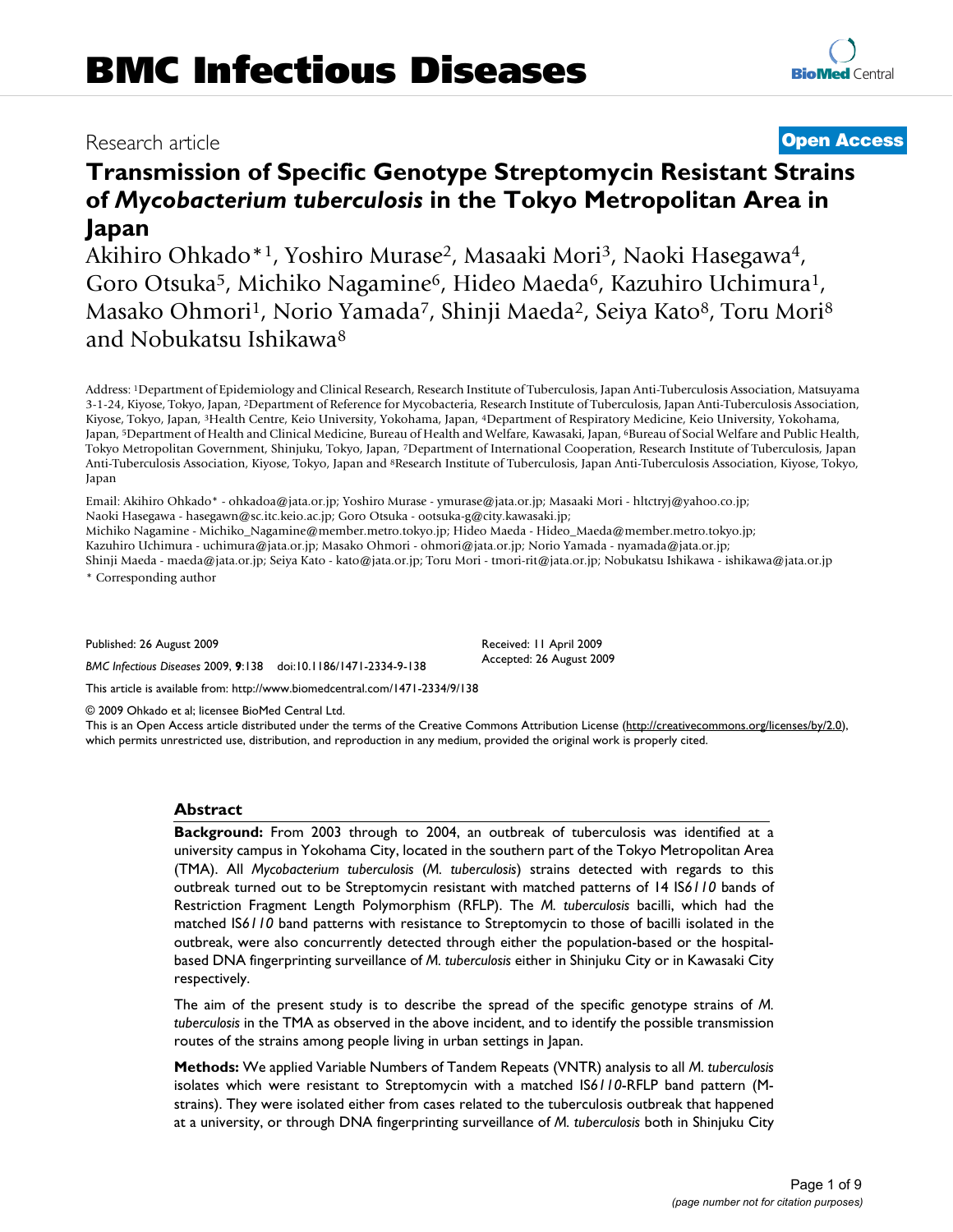and in Kawasaki City. For VNTR analysis, 12MIRU loci, 4ETR loci, seven loci by Supply, four loci by Murase (QUB15, Mtub24, VNTR2372, VNTR3336) were selected.

**Results:** Out of a total of 664 isolates collected during the study period, 46 isolates (6.9%) were identified as M-strains. There was a tendency that there was a higher proportion of those patients whose isolates belonged to M4-substrains, with four copies of tandem repeat at the ETR-C locus, to have visited some of the internet-cafés in the TMA than those whose isolates belonged to M5 substrains, with five copies at the ETR-C locus, although statistically not significant (38.1% vs. 10.0%, Exact  $p = 0.150$ ).

**Conclusion:** Although firm conclusions could not be reached through the present study, it suggested that we have to take into consideration that tuberculosis can be transmitted in congregated facilities like internet cafés where tuberculosis high-risk people and general people share common spaces.

# **Background**

A population-based DNA fingerprinting surveillance of *Mycobacterium tuberculosis* (*M. tuberculosis*) using IS*6110* Restriction Fragment Length Polymorphism (IS*6110*- RFLP) analysis has been conducted since 2002 in Shinjuku City, located in the centre of the Tokyo Metropolitan Area (TMA) with approximately 300 000 residents, in order to evaluate the transmission status of *M. tuberculosis* in an urban setting in Japan [[1\]](#page-7-0). In addition, since 2004 a hospital-based DNA fingerprinting surveillance of *M. tuberculosis* has been conducted at a public hospital in Kawasaki City, located in the south of the TMA with approximately 1.4 million residents [\[2\]](#page-7-1). At the same time, from 2003 through to 2004, an outbreak of tuberculosis (TB) was identified at a university campus in Yokohama City, located just south of Kawasaki City and with a population of approximately 3.7 million [\[3\]](#page-7-2). All *M. tuberculosis* strains detected with regards to this outbreak at the university campus turned out to be Streptomycin resistant and the IS*6110*-RFLP analysis showed matched patterns with 14 IS*6110* bands. In addition *M. tuberculosis* bacilli, which had the matched IS*6110* band patterns with resistance to Streptomycin to those of bacilli isolated in the outbreak, were also concurrently detected through either the population-based or the hospital-based DNA fingerprinting surveillance of *M. tuberculosis* either in Shinjuku City or in Kawasaki City respectively.

The aim of the present study is to describe the spread of the specific genotype strains of *M. tuberculosis* in the TMA as observed in the above incident, and to identify the possible transmission routes of the strains among people living in urban settings in Japan.

#### **Methods**

The design of the study is descriptive, to combine the epidemiological data of bacillary positive tuberculosis patients and DNA fingerprinting analysis results of *M. tuberculosis* isolated from each of the patients. We applied Variable Numbers of Tandem Repeats (VNTR) analysis to all *M. tuberculosis* isolates that were resistant to Streptomycin with a matched IS*6110*-RFLP band pattern (Figure [1\)](#page-2-0). They were isolated either through the contact investigation of TB with regards to the TB outbreak that happened at a university campus in Yokohama City, from cases with possible links with the other outbreaks as suspected by public health centre (PHC) staff in the TMA, or through the population-based or hospital-based DNA fingerprinting surveillance of *M. tuberculosis* either in Shinjuku City or in Kawasaki City respectively. These two databases, which were independent of each other, were chosen because these were the only ones for us to investigate how these strains spread in the TMA. As the time of this study, there is no database covering the TMA in its entirety. In addition, the database of Kawasaki City, although its coverage among bacillary positive TB patients registered in the City was relatively low, approximately 21% (unpublished data), was chosen because we suspected there existed some link between the M-strains isolated from TB patients at the university campus in Yokohama City and TB bacilli in the Kawasaki City database for the university campus was located very close to the border between the two cities. The study period was set from September 2002 through to January 2008 because the outbreak incident at the university campus in Yokohama City, which prompted us to investigate the transmission situation of the M-strains in the TMA, seemed to have subsided by the end of 2006.

Drug susceptibility tests (DST) were performed at the laboratories where the strains of *M. tuberculosis* bacilli were initially isolated from the patients with TB. The DST results were collected by the PHC in the routine data collection process from doctors treating the patients. The DST was conducted with the proportion method with 1% Ogawa egg slant, with the critical concentration of drug at 0.2 mcg/ml for Isoniazid, 40 mcg/ml for Rifampicin, 10 mcg/ml for Streptomycin, and 2.5 mcg/ml for Ethambu-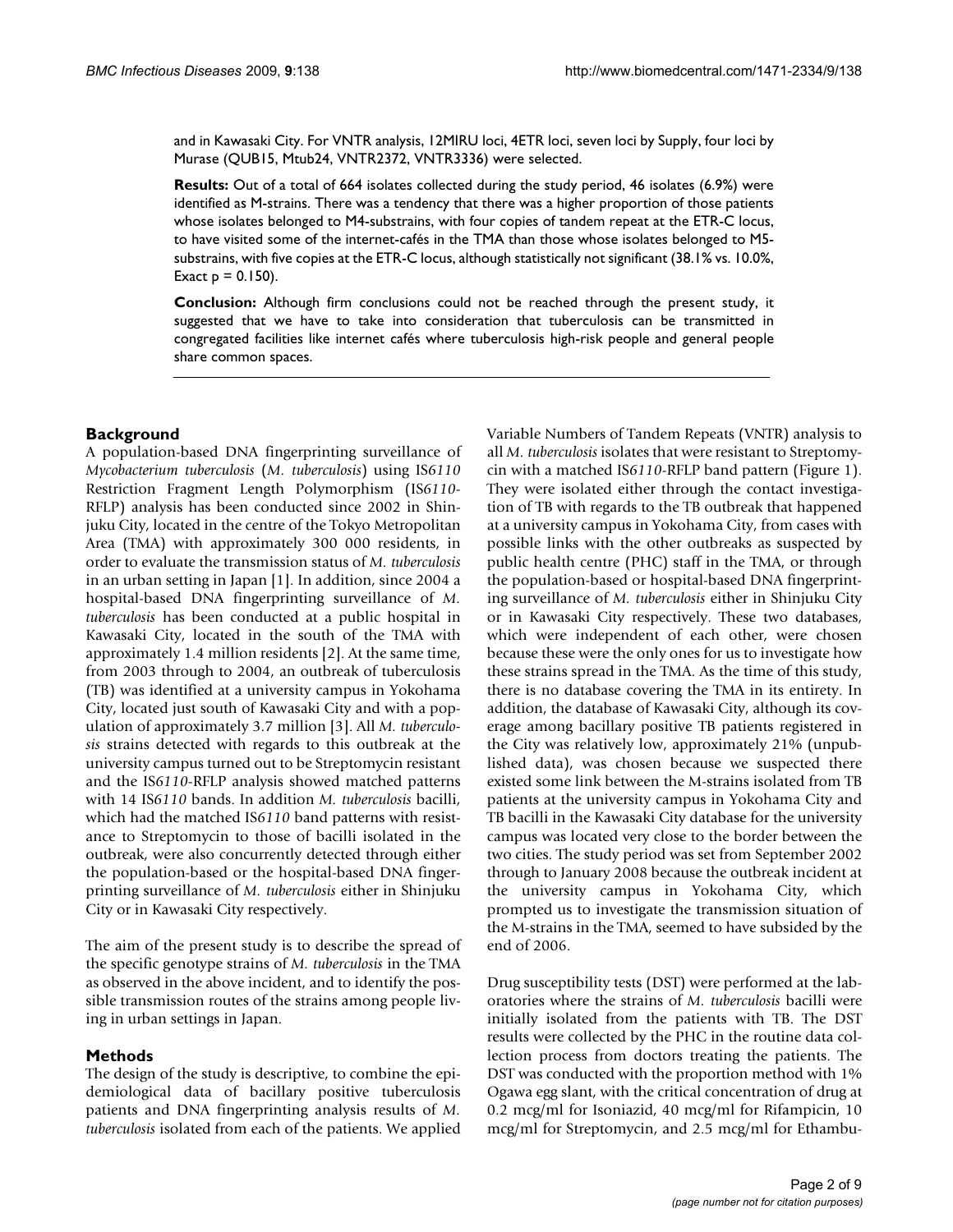tol. The DST results were verified at the Research Institute of Tuberculosis (RIT), Tokyo, unless the laboratories where the DST was performed had been included in the network of quality assurance by RIT.

Once isolated at laboratories, cultures of *M. tuberculosis* from each patient were sent to RIT, for DNA fingerprinting analysis. The standardised method of DNA fingerprinting using IS*6110* by the restriction fragment length polymorphism analysis was applied [[4](#page-7-3)]. The 27-locus VNTR analysis was performed using primers designed specifically to each of the loci selected. In the current VNTR analysis, 12 loci by Mazars *et al*. i.e., MIRU 2, 4, 10, 16, 20, 23, 24, 26, 27, 31, 39, 40 [[5](#page-7-4)]; four loci by Frothingham *et al*. i.e., ETR A, B, C, F [[6](#page-7-5)]; supplemented with seven loci recommended by Supply *et al*. i.e., QUB11b, QUB26, Mtub04, Mtub21, Mtub30, Mtub39, VNTR4156 [[7](#page-7-6)]; and the other four loci recommended by Murase *et al*. i.e., QUB15, Mtub24, VNTR2372, VNTR3336 [\[8\]](#page-8-0) were selected. The last four loci were added in order to increase the discriminatory power in the context of high prevalence of Beijinggenotype *M. tuberculosis* strains in Japan [[9](#page-8-1),[10](#page-8-2)]. The VNTR profile of each of the analyzed *M. tuberculosis* was described as a set of figures of tandem repeat copy number according to this loci set order as mentioned above. The VNTR analysis was made following the previously described methods using Ex Taq with GC PCR buffer I (Takara Bio) [\[8](#page-8-0)[,11](#page-8-3)]. In brief, the PCR mixture was prepared in a 20 ml volume with 16GC PCR buffer I, 0.5 U Ex Taq, 200 mM each of four dNTPs, 0.5 mM each of the primer set and 10 ng template DNA. PCR was carried out for all loci under the following conditions: initial denaturation at 94 uC for 5 minutes, and then 35 cycles of 94 uC for 30 seconds, 63 uC for 30 seconds and 72 uC for 3 minutes, followed by a final extension at 72 uC for 7 minutes [[8\]](#page-8-0).

The M-strains are defined in this paper as *M. tuberculosis* strains which have a matched IS*6110*-RFLP band pattern including those with one band difference, if any (Figure [1\)](#page-2-0); are resistant to Streptomycin; have any of the following VNTR profiles, either M4-substrain with four tandem repeat copies at the ETR C locus, i.e., 223315173533- 4243-8844433-4337, or M5-substrain with five tandem repeat copies at the same locus including one copy number difference at the VNTR4156 locus, i.e., either 223315173533-4253-8844433-4337 or 223315173533- 4253-8844434-4337 (Table [1\)](#page-3-0)".

The epidemiological linkage, among those from whom M-strain was isolated, was investigated through routine or outbreak-related contact investigations by the PHC staff or by the infection control team at the above-mentioned university. The investigation was made mainly through

interviews with the patients by the staff mentioned above. Most of the interviews had been done before the results of the molecular analyses became available.

An internet-café described in this paper is in general a type of cafeteria, being popular among youngsters for passing time and having a rest, which is commonly located in buildings close to a railway or an underground station in urban settings and is usually opened for 24 hours a day. At the place, they can spend some time by using a computer with Internet access. It is also commonly used as a temporary residence for homeless people to stay during night as its price is relatively inexpensive at night [[12](#page-8-4)].

According to the Ethical Guidelines for Epidemiological Research by the government of Japan, informed consent does not necessarily need to be obtained from research subjects to conduct an observational study using the existing epidemiological data if the study does not use any human biological specimens [[13](#page-8-5)]. Therefore informed consent was not obtained for this study because the present study was an observational study using anonymous and unlinked data of TB patients, whose data sources were existing three databases that had already been collected and analyzed. The informed consent, however, had been routinely verbally obtained regarding the DNA fingerprinting surveillance of *M. tuberculosis* from each of the bacillary positive tuberculosis patients registered in the Shinjuku PHC by the PHC staff, and the documented consent forms were also routinely obtained from each of the TB patients by the hospital staff in Kawasaki City. The study protocol was approved by the Institutional Review Board Committee of the Research Institute of Tuberculosis with the reference number 21-1.

Chi-square test was applied for the comparison between two sample proportions and Student's t test was applied for the comparison between two sample means. The pvalue of 0.05 was set as a statistically significant level.

<span id="page-2-0"></span>

Figure **I Representative IS** *6110***-RFLP Band Patterns of the M-strains including a pattern with one band difference**.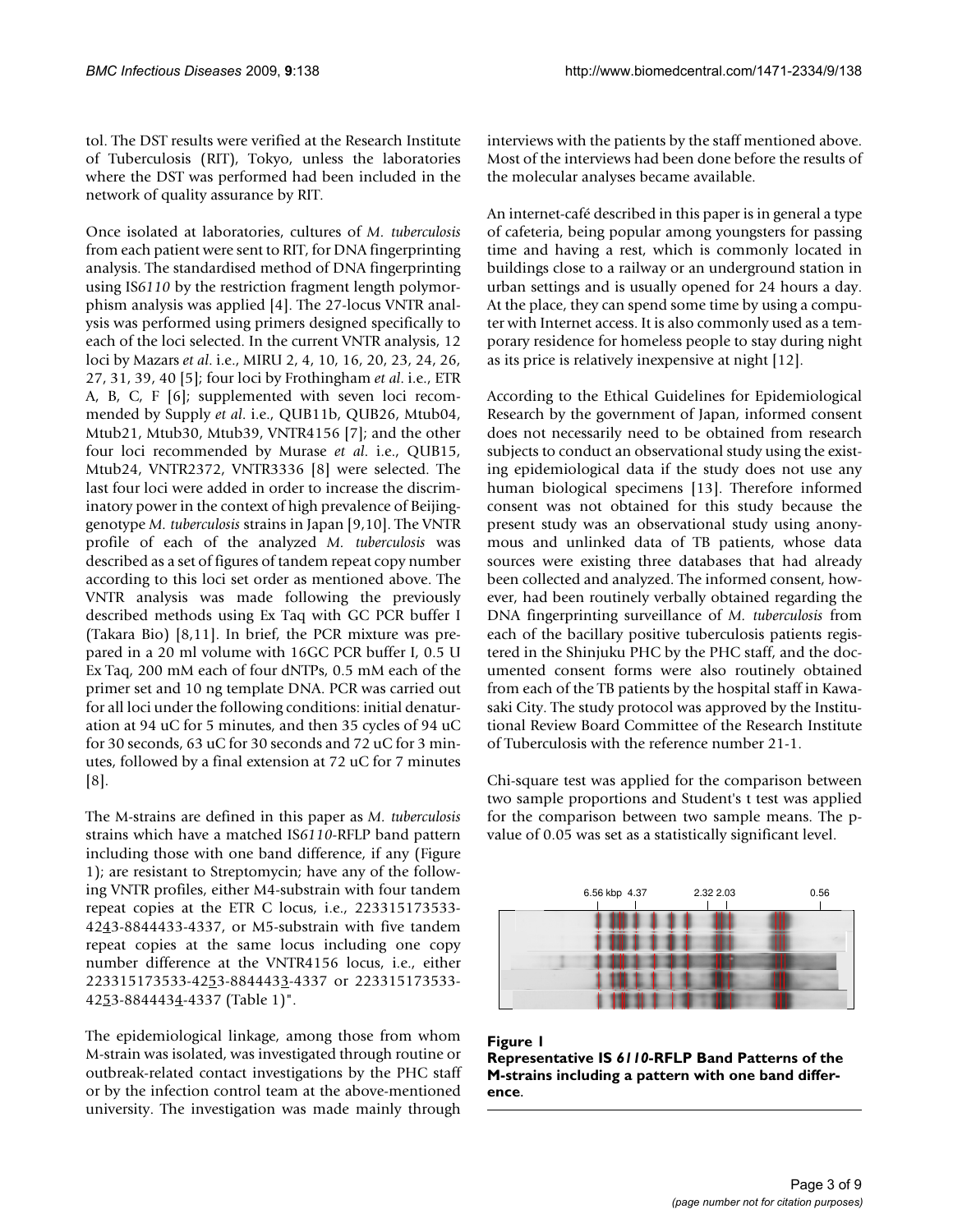| No.                     | M-strain<br>Type $(*1)$ | Year Patient<br>Registed | TB<br>diagnosis<br>$(*2)$ | sex<br>$(*3)$ | Age<br>(years old) | Internet-café<br>use $(*4)$ | Homeless<br>$(*5)$ | Drug<br>Resistance<br>$(*6)$ | VNTR profiles (*7)                   |
|-------------------------|-------------------------|--------------------------|---------------------------|---------------|--------------------|-----------------------------|--------------------|------------------------------|--------------------------------------|
| $\mathbf{I}$            | M <sub>5</sub>          | 2004                     | univ                      | M             | 22                 | No                          | No                 | SM                           | 223315173533-42<br>53-884443 4-4337  |
| $\overline{2}$          | M <sub>5</sub>          | 2004                     | univ                      | $\sf M$       | 22                 | No                          | No                 | SM                           | 223315173533-42<br>53-884443 3-4337  |
| 3                       | M <sub>5</sub>          | 2004                     | univ                      | M             | 22                 | No                          | No                 | SM                           | 223315173533-42<br>53-884443 4-4337  |
| $\overline{\mathbf{4}}$ | M <sub>5</sub>          | 2004                     | univ                      | M             | 22                 | Yes                         | No                 | SM                           | 223315173533-42<br>53-884443 4-4337  |
| 5                       | M <sub>5</sub>          | 2004                     | univ                      | F             | 21                 | No                          | No                 | SM                           | 223315173533-42<br>53-884443 3-4337  |
| 6                       | M <sub>5</sub>          | 2004                     | univ                      | M             | 22                 | No                          | No                 | SM                           | 223315173533-42<br>53-884443 4-4337  |
| $\boldsymbol{7}$        | M <sub>5</sub>          | 2004                     | univ                      | $\sf M$       | 22                 | No                          | No                 | SM                           | 223315173533-42<br>53-884443 3-4337  |
| 8                       | M <sub>5</sub>          | 2004                     | univ                      | M             | 22                 | No                          | No                 | SM                           | 223315173533-42<br>53-884443 3-4337  |
| 9                       | M <sub>5</sub>          | 2004                     | univ                      | $\sf M$       | $22\,$             | No                          | No                 | SM & INH                     | 223315173533-42<br>53-884443 4-4337  |
| $\,$ l $\,$             | M <sub>5</sub>          | 2004                     | univ                      | M             | 22                 | No                          | No                 | SM & INH                     | 223315173533-42<br>53-884443 4-4337  |
| П                       | M <sub>5</sub>          | 2004                     | univ                      | $\sf M$       | 22                 | No                          | No                 | SM                           | 223315173533-42<br>53-88 2443 4-4337 |
| 12                      | M <sub>5</sub>          | 2005                     | univ                      | F             | unknown            | No                          | No                 | SM                           | 223315173533-42<br>53-884443 4-4337  |
| 13                      | M <sub>5</sub>          | 2005                     | univ                      | $\sf M$       | 22                 | No                          | No                 | SM                           | 223315173533-42<br>53-884443 4-4337  |
| 4                       | M <sub>5</sub>          | 2005                     | univ                      | $\sf M$       | 24                 | No                          | No                 | SM                           | 223315173533-42<br>53-884443 3-4337  |
| 15                      | M <sub>5</sub>          | 2005                     | univ                      | M             | 21                 | No                          | No                 | SM                           | 223315173533-42<br>53-884443 4-4337  |
| 16                      | M <sub>5</sub>          | 2005                     | univ                      | M             | 22                 | No                          | No                 | SM                           | 223315173533-42<br>53-884443 4-4337  |
| 17                      | M <sub>5</sub>          | 2005                     | univ                      | $\sf M$       | 23                 | No                          | No                 | SM                           | 223315173533-42<br>53-884443 3-4337  |
| 18                      | M <sub>5</sub>          | 2005                     | univ                      | M             | $22\,$             | No                          | No                 | SM                           | 223315173533-42<br>53-884443 4-4337  |
| 9                       | M <sub>5</sub>          | 2006                     | s                         | $\sf M$       | 58                 | No                          | Yes                | SM                           | 223315173533-42<br>53-884443 3-4337  |
| 20                      | M <sub>5</sub>          | 2007                     | s                         | $\sf M$       | 39                 | Yes                         | Yes                | SM                           | 223315173533-42<br>53-884443 3-4337  |

# <span id="page-3-0"></span>**Table 1: Patient and VNTR Profiles whose** *M. tuberculosis* **Indicated M-strains**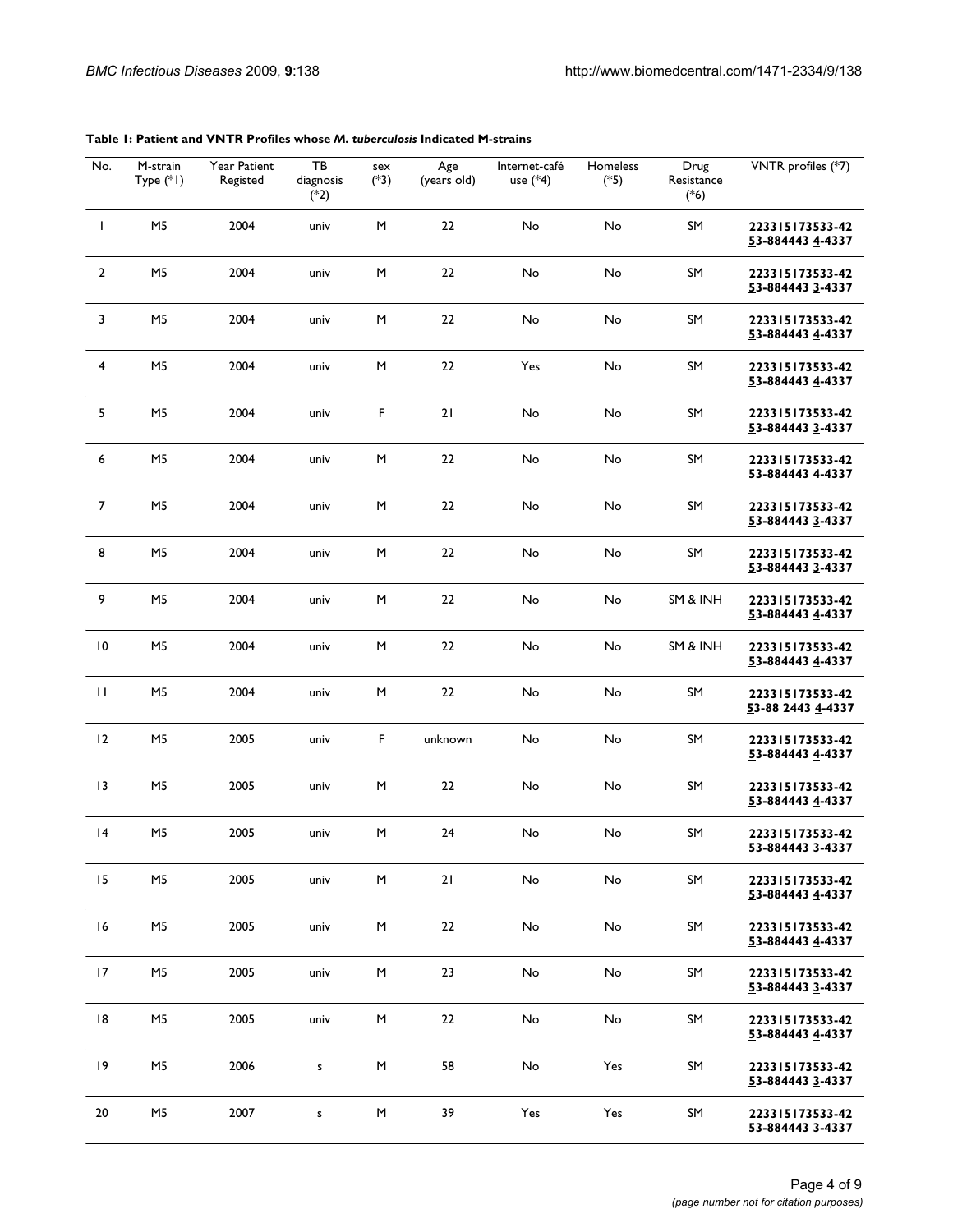| Table 1: Patient and VNTR Profiles whose M. tuberculosis Indicated M-strains (Continued) |  |  |
|------------------------------------------------------------------------------------------|--|--|
|------------------------------------------------------------------------------------------|--|--|

| 21 | M4 | 2003 | s       | M       | 59 | No  | No  | SM | 223315173533-42<br>43-884443 3-4337 |
|----|----|------|---------|---------|----|-----|-----|----|-------------------------------------|
| 22 | M4 | 2004 | univ    | M       | 22 | Yes | No  | SM | 223315173533-42<br>43-884443 3-4337 |
| 23 | M4 | 2004 | univ    | M       | 24 | No  | No  | SM | 223315173533-42<br>43-884443 3-4337 |
| 24 | M4 | 2004 | Ob      | $\sf M$ | 24 | No  | No  | SM | 223315173533-42<br>43-884443 3-4337 |
| 25 | M4 | 2004 | Ob      | M       | 35 | No  | No  | SM | 223315173533-42<br>43-884443 3-4337 |
| 26 | M4 | 2004 | ka      | $\sf M$ | 49 | No  | Yes | SM | 223315173533-42<br>43-884443 3-4337 |
| 27 | M4 | 2004 | ka      | M       | 31 | No  | No  | SM | 223315173533-42<br>43-884443 3-4337 |
| 28 | M4 | 2004 | ka      | M       | 41 | No  | No  | SM | 223315173533-42<br>43-884443 3-4337 |
| 29 | M4 | 2004 | s       | M       | 65 | Yes | Yes | SM | 223315173533-42<br>43-884443 3-4337 |
| 30 | M4 | 2005 | Ob(ka)  | $\sf M$ | 47 | Yes | Yes | SM | 223315173533-42<br>43-884443 3-4337 |
| 31 | M4 | 2005 | Ob(s)   | $\sf M$ | 28 | Yes | No  | SM | 223315173533-42<br>43-884443 3-4337 |
| 32 | M4 | 2005 | Ob      | M       | 31 | Yes | Yes | SM | 223315173533-42<br>43-884443 3-4337 |
| 33 | M4 | 2005 | Ob      | M       | 25 | Yes | Yes | SM | 223315173533-42<br>43-884443 3-4337 |
| 34 | M4 | 2005 | ka      | M       | 30 | No  | No  | SM | 223315173533-42<br>43-884443 3-4337 |
| 35 | M4 | 2005 | ka      | F       | 56 | No  | No  | SM | 223315173533-42<br>43-884443 3-4337 |
| 36 | M4 | 2005 | ka      | M       | 45 | Yes | Yes | SM | 223315173533-42<br>43-884443 3-4337 |
| 37 | M4 | 2006 | ka      | $\sf M$ | 67 | No  | No  | SM | 223315173533-42<br>43-884443 3-4337 |
| 38 | M4 | 2006 | ka      | $\sf M$ | 58 | No  | No  | SM | 223315173533-42<br>43-884443 3-4337 |
| 39 | M4 | 2006 | $\sf s$ | F       | 33 | No  | No  | SM | 223315173533-42<br>43-884443 3-4337 |
| 40 | M4 | 2007 | ka      | $\sf M$ | 46 | No  | No  | SM | 223315173533-42<br>43-884443 3-4337 |
| 41 | M4 | 2007 | ka      | $\sf M$ | 54 | No  | No  | SM | 223315173533-42<br>43-884443 3-4337 |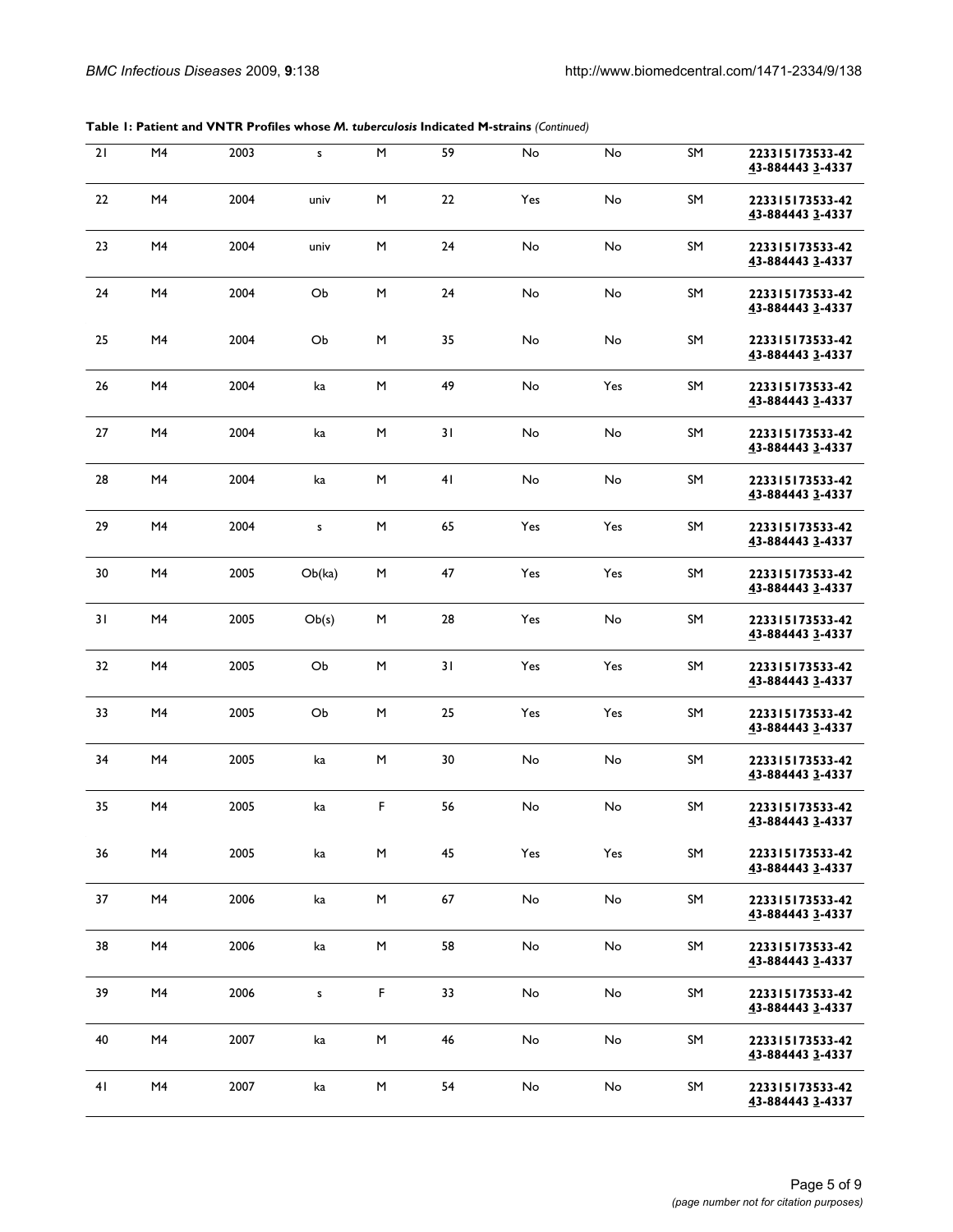| 42 | M4 | 2007 | ka | M | 44 | No  | No  | <b>SM</b> | 223315173533-42<br>43-684443 3-4337 |
|----|----|------|----|---|----|-----|-----|-----------|-------------------------------------|
| 43 | M4 | 2007 | ka | F | 39 | No  | No  | <b>SM</b> | 223315173533-42<br>43-884443 3-4337 |
| 44 | M4 | 2007 | ka | M | 55 | No  | No  | <b>SM</b> | 223315173533-42<br>43-884443 3-4337 |
| 45 | M4 | 2007 | s  | M | 50 | Yes | Yes | <b>SM</b> | 223315173533-42<br>43-884443 3-4337 |
| 46 | M4 | 2007 | S  | M | 45 | No  | Yes | <b>SM</b> | 223315173533-42<br>43-884443 3-4337 |

| Table 1: Patient and VNTR Profiles whose M. tuberculosis Indicated M-strains (Continued) |  |
|------------------------------------------------------------------------------------------|--|
|------------------------------------------------------------------------------------------|--|

\*1: "M4" indicates the M4-substrain with four tandem repeat copies at the ETR C locus. "M5" indicates the M5-substrain with five tandem repeat copies at the ETR C locus.

 $*2$ : "univ" indicates a TB patient detected through the contact investigation related to the tuberculosis outbreak at the university campus mentioned in the text.

"Ob" indicates a TB patient detected through contact investigations related to tuberculosis outbreak incidents other than the one at the university campus mentioned above.

"s" indicates a TB patient detected through the population-based DNA fingerprinting surveillance of *M. tuberculosis* in Shinjuku City.

"ka" indicates a TB patient detected through the hospital-based DNA fingerprinting surveillance of *M. tuberculosis* in Kawasaki City.

\*3: "M" indicates male and "F" indicates female

\*4: "Yes" indicates a TB patient who claimed to have a past history of the use of some internet cafés in the TMA within the past two years.

\*5: A homeless person is defined as a person whose legal address is unknown or unstable at least within the past two years.

\*6: Anti-tuberculosis agents the isolated *M. tuberculosis* indicated resistance. "SM" stands for Streptomycin, "INH" stands for Isoniazid.

\*7: The 12 digits at the first part of the VNTR profile indicate the tandem repeat copy numbers according to the following loci set order: MIRU2, MIRU4, MIRU10, MIRU16, MIRU20, MIRU23, MIRU24, MIRU26, MIRU27, MIRU31, MIRU39, MIRU40 (Reference 5).

The 4 digits at the second part of the VNTR profile indicate the tandem repeat copy numbers according to the following loci set order: ETR A, ETR B, ETR C, ETR F (Reference 6).

The 7 digits at the third part of the VNTR profile indicate the tandem repeat copy numbers according to the following loci set order: QUB11b, QUB26, Mtub04, Mtub21, Mtub30, Mtub39, VNTR4156 (Reference 7).

The 4 digits at the last part of the VNTR profile indicate the tandem repeat copy numbers according to the following loci set order: QUB15, Mtub24, VNTR2372, VNTR3336 (Reference 8).

#### **Results**

Out of a total of 664 isolates collected during the study period; 464 isolates from the TB patients registered in Shinjuku City, 176 isolates from those in Kawasaki City, 20 isolates from those related to the outbreak at a university campus in Yokohama City, and the other four isolates from those related to the outbreak other than the university, 57 (57/664 =  $8.6\%$ ) were detected to have a matched IS*6110*-RFLP band pattern including one band difference, if any. Among them, 55 isolates  $(55/57 = 96.5\%)$  showed resistance to Streptomycin. The other two isolates were pan-susceptible to the four major anti-tuberculosis agents including Streptomycin. Among these 55 isolates, nine isolates were excluded from the analysis because their VNTR profiles significantly differed (seven strains showed VNTR profile as 223215173433-4243-8844433-4337, one strain as 223315173533-4244-8844433-4337, and the other as 213315173533-4243-8844433-4337). Consequently 46 isolates of *M. tuberculosis* (46/664 = 6.9%) were identified as M-strains, showing an identical or a very similar VNTR profile. All of them belonged to Beijing-genotype strains by the spoligotyping analysis ([14,](#page-8-6) data not shown). Among them, only two isolates were resistant to Isoniazid as well (No.9 and 10 in Table [1\)](#page-3-0). There was no significant difference in the proportion of gender distribution between the total 664 patients and the 46 patients with M-strains (78.2% vs. 89.1%, Chi-square  $= 3.11$ ,  $p = 0.780$ , while the mean age of the total patients was significantly higher than that of the patients with Mstrains (53.6 years old vs. 35.0 years old, Student's  $t =$ 4.527,  $p = 0.000$ .

These 46 isolates were further divided into two groups based on the VNTR analysis on the ETR-C locus. 26 Mstrains had four copies of tandem repeat at the ETR-C locus (No.21 through 46), designated as M4-substrains, i.e., 223315173533-4243-8844433-4337. Among these M4-substrains, only one isolate showed six copies of tandem repeat at the QUB11b locus (No.42). The other 20 M-strains, which have five copies of tandem repeat at the ETR-C locus, designated as M5-substrains, i.e., either 223315173533-4253-8844433-4337 or 223315173533- 4253-8844434-4337, eight isolates showed three copies and 12 isolates showed four copies of tandem repeat at the VNTR4156 locus. 18 isolates (No.1 through No.18) were obtained from the patients related to the outbreakrelated contact investigations at the university campus in Yokohama City. It was therefore suspected that all of these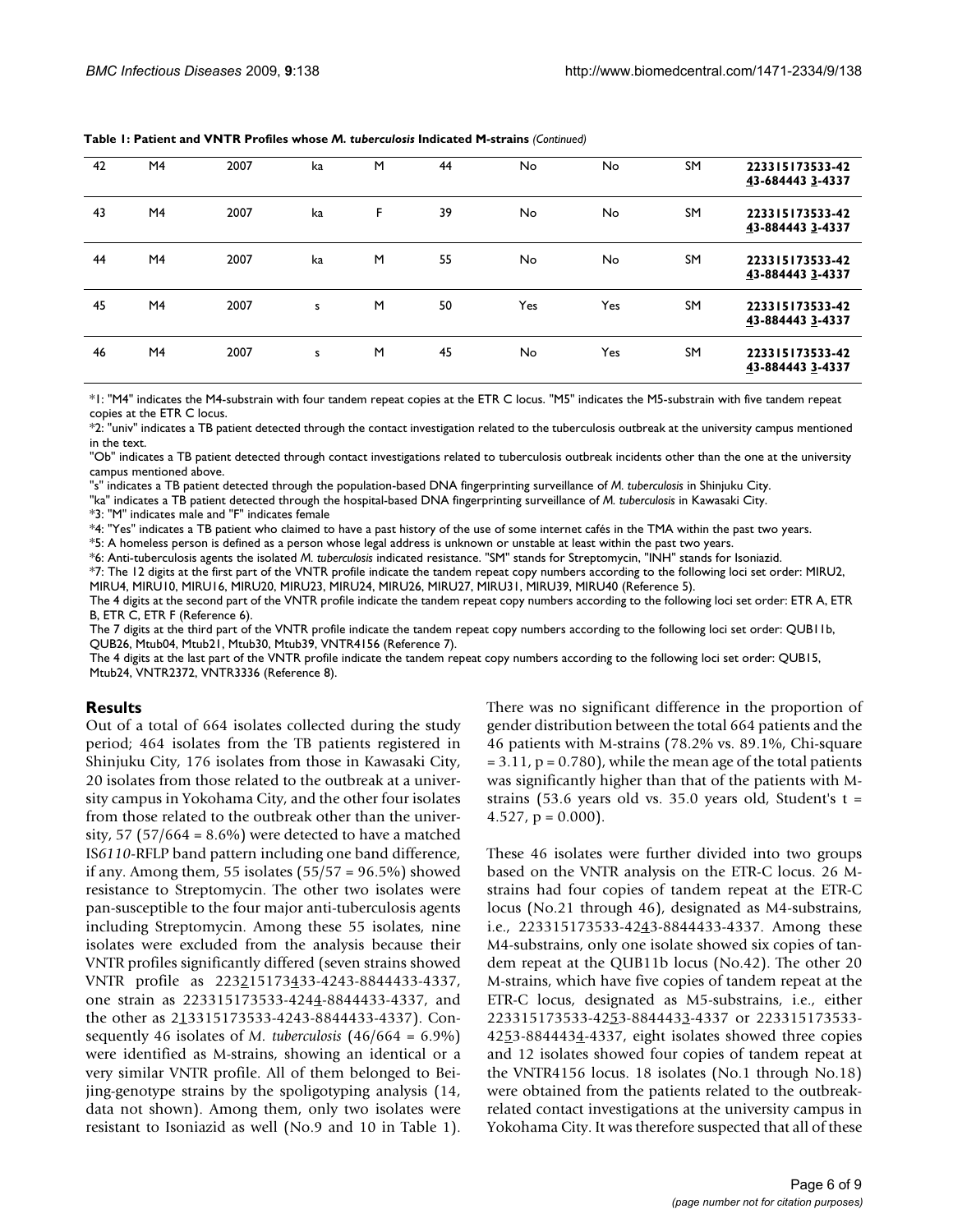18 patients had been infected from the same index source related to the outbreak at the university (No.1). While the remaining two M5-substrains (No.19, 20), both of them detected from homeless people, were identified through the population-based DNA fingerprinting surveillance of *M. tuberculosis* in Shinjuku City, the epidemiological linkage of these two patients with other patients with M5-substrains was not confirmed.

Alternatively, among the 26 M4-substrains, two isolates (No.22, 23) were obtained from the patients concerning the above-mentioned outbreak of TB at the university campus, four isolates (No.24, 25, 32, 33) were from the other outbreak-related contacts in the TMA, six isolates (No.21, 29, 31, 39, 45, 46) were through the populationbased DNA fingerprinting surveillance of *M. tuberculosis* in Shinjuku City, and the remaining 14 isolates were through the hospital-based DNA fingerprinting surveillance of *M. tuberculosis* in Kawasaki City. Epidemiological linkage among the patients with M4-substrains was confirmed only between No.30 and No.31 patients. The No.31 patient, who was 28 years old when he contracted TB, had been working at the front desk of an internet-café in the TMA where the No.30 patient, who was 47 years old homeless, stayed quite a long period, and was coughing whilst he was there. It was therefore confirmed that the No.30 patient was the source of infection to the No.31 patient. Both of the No.22 and No.23 patients were detected through the contact investigation related to the above-mentioned university outbreak of TB in Yokohama City but their TB strains exceptionally belonged to the M4 substrain. The No.22 patient had worked at an internetcafé before he contracted TB and had no contact with the index case (No.1). Therefore it was suspected that the infection source of the No.22 patient might have been different from the index case. On the other hand, the infectious source of the No.23 patient was not confirmed to be different from the index case.

There was a tendency where patients whose *M. tuberculosis* isolates belonged to M4-substrains had higher proportion to have paid a visit to some internet-cafés in the TMA within the past two years prior to the TB registration than those whose *M. tuberculosis* isolates belonged to M5-substrains, although it is not statistically significant (30.8% vs. 10.0%, Exact p = 0.150).

# **Discussion**

The M-strains were sub-divided into M4-substrains and M5-substrains according to the copy number difference at the ETR C locus. The copy number at this locus showed relatively low diversity [[7\]](#page-7-6), furthermore its diversity was lower among Beijing-genotype strains than among non-Beijing-genotype strains [[8](#page-8-0)]. The sub-grouping of Mstrains, M4-substrains and M5-substrains, according to

the difference of tandem repeat copy numbers at the ETR C locus was supported by the epidemiological investigation results as described above.

As for M5-substrains, they were further divided into two strain groups, one was a group with three tandem repeat copies and the other with four copies at the VNTR4156 locus. The Hunter-Gaston Diversity Index at the VNTR4156 locus was relatively low among Beijing-genotype strains isolated in Japan as reported elsewhere [[8](#page-8-0)]. While some patients had very close contact with the index case (No.1) and some of them were acknowledged as members of the definite contact group with the index case, we could not epidemiologically differentiate the patients into two groups according to the copy number at the VNTR4156 locus. It was suggested therefore that one copy number difference at the VNTR4156 locus of M5 substrains had occurred by chance at some point on their transmission process.

Concerning M4-substrains, although it was not confirmed by patient interviews, it was suggested that transmission of the M4-substrains, to some extent, has a possible connection to the utilization of internet-cafés. The data of the population-based DNA fingerprinting surveillance of *M. tuberculosis* in Shinjuku City, which collected around 85% of all isolates of *M. tuberculosis* of bacillary positive tuberculosis patients city-wide, suggested that its prevalence might not be high enough to be considered as an endemic strain [[1](#page-7-0)]. It showed that only eight out of 464 isolates (1.7%) belonged to M-strains in Shinjuku City. In addition, the data from a nationwide drug resistance survey of *M. tuberculosis* in Japan in 2002 suggested that thus far, Mstrains have not spread widely and nationwide [[15\]](#page-8-7). It showed that four among 325 randomly selected samples of *M. tuberculosis* from the survey indicated the matched IS*6110*-RFLP band pattern as that of M-strain, however none of them was identified as M-strain as described above (unpublished data).

The annual notification rate of bacillary TB patients in Japan has been declining from 14.6 in 1980 to 12.0 per 100 000 population in 2006. In accordance with the decline of the number of TB patients, the prevalence of TB infection was estimated to decline among all age groups especially among young age groups [[16](#page-8-8)]. Meanwhile, TB patients have been geographically concentrated mainly in urban settings in Japan where there are a number of people such as homeless people who have higher chances to be infected with and develop TB. For instance, the annual notification rates of bacillary TB patients per 100 000 population in mega-cities like Tokyo Metropolitan (15.2), Osaka City (35.4), Nagoya City (20.0), and Kawasaki City (16.1) were far above the national average (12.0) in 2006 [[17](#page-8-9)]. Considering the very low level of TB infection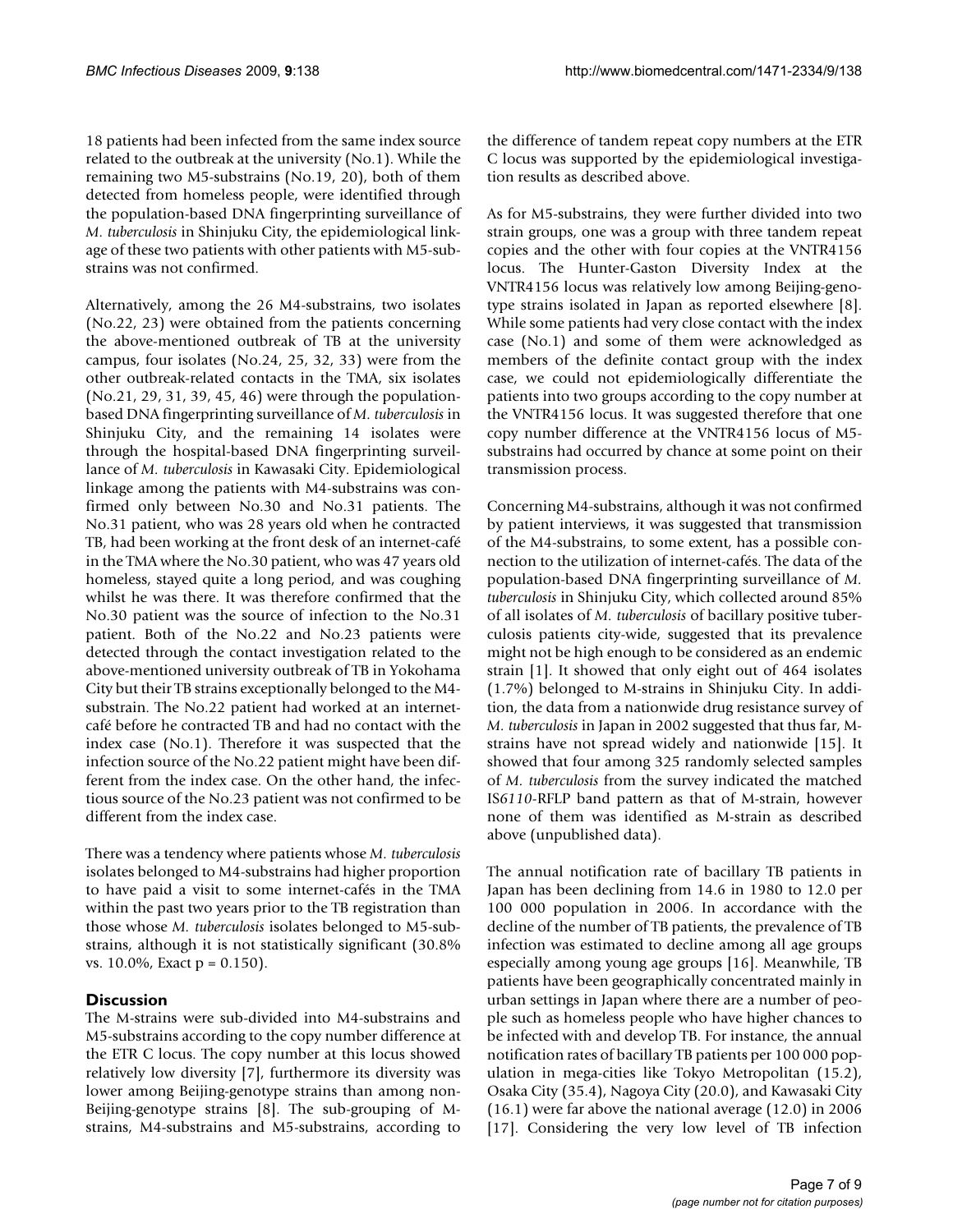among young age groups, it is expected that a TB outbreak could be highly possible among young age groups once a contagious TB patient has a contact with them. For instance, Nakanishi *et al.* reported outbreak incidents of TB including homeless people and the workers at several public saunas in Shinjuku City where homeless patients often stayed with other homeless workers [[18](#page-8-10)]. They pointed out the possibility of transmission of TB in such places where quite a few homeless people stay for a long time as temporary residence.

We reported relatively high genotype clustering rate among homeless people (unadjusted Odds Ratio: 3.21, 95% Confidence Intervals 1.98–5.21) in Shinjuku City and many genotype clusters were a mixture of homeless and non-homeless patients, which may indicate transmission between these two population segments [[1\]](#page-7-0). In line with this, the present study suggested that specific Streptomycin resistant M4-substrains have been transmitting among both homeless people and contacts with them in internet-cafés. Internet-cafés in addition to public saunas are currently used as temporary residence for a considerable number of homeless people in urban areas in Japan. Furthermore, they are the sites where many youngsters stay concurrently. This implies that not only close contact among family members or friends but also casual contact like those who share a common floor or space in an internet-café could be a focus of transmission of TB. Bifani *et al.* reported a spread of multiple drug resistant *M. tuberculosis* widely across several states around New York City, and warned significant risk for TB control in the future [[19](#page-8-11)]. The present study similarly showed a spread of Streptomycin resistant specific genotype tuberculosis strains in urban settings in Japan.

The epidemiological investigation in the context of the present study has been limited to those whose strains sharing the closely related genotype caused the outbreak in a university campus, therefore this limits the ability to draw conclusions clearly as to the specific risk factors for acquisition of this strain. Nevertheless, the results of current molecular as well as epidemiological analysis successfully described the tip of the iceberg regarding the spread of specific Streptomycin resistant *M. tuberculosis* strains in the urban context in the TMA. The M-strains, which are resistant to Streptomycin, caused an outbreak of TB at a university involving numerous young age group people and also spread significantly in the urban area. All of the 46 TB patients infected with M-strains were not chronic or treatment failure cases but initial cases, which implies that the M-strains successfully transmit among people and induce development of active TB.

# **Conclusion**

Although firm conclusions could not be reached through the present study, it suggested that we have to take into consideration that TB could transmit in congregated facilities like internet-cafés where TB high-risk people and general people share common spaces for relatively long time. The results of this study also imply that we further need to monitor the spread of this strain across the TMA and clarify the transmission routes precisely so that we will be able to control the transmission effectively in an urban context in Japan.

# **Competing interests**

The authors declare that they have no competing interests.

# **Authors' contributions**

All authors contributed to conduct the present study significantly. AO, MM, NH, GO, MN, HM, and MO collected data and analysed. YM and SM performed DNA fingerprinting analysis. AO wrote the manuscript and YM, NH, GO, KU, MO, NY, SK, TM, and NI edited it. All the 14 authors approved the contents of the manuscript.

#### **Acknowledgements**

This study was conducted partly with funding from the research project "Emerging and Re-emerging Infectious Diseases" of the Ministry of Labour, Health, and Welfare, Japan (Principal investigators, Dr. Nobukatsu Ishikawa and Dr. Seiya Kato).

#### **References**

- <span id="page-7-0"></span>1. Ohkado A, Nagamine M, Murase Y, Uchimura K, Kaguraoka S, Tatsumi Y, Yamada N, Ohmori M, Maeda S, Maeda H, *et al.*: **Molecular epidemiology of** *Mycobacterium tuberculosis* **[in an urban area](http://www.ncbi.nlm.nih.gov/entrez/query.fcgi?cmd=Retrieve&db=PubMed&dopt=Abstract&list_uids=18419891) [in Japan, 2002–2006.](http://www.ncbi.nlm.nih.gov/entrez/query.fcgi?cmd=Retrieve&db=PubMed&dopt=Abstract&list_uids=18419891)** *Int J Tuberc Lung Dis* 2008, **12:**548-554.
- <span id="page-7-1"></span>2. Kinoshita S, Ohmori M, Tsukamoto K, Otuka G, Mashiko M, Fujiu M, Takahashi T, Hoshino H: **[\[Outbreaks of Tuberculosis in Facili](http://www.ncbi.nlm.nih.gov/entrez/query.fcgi?cmd=Retrieve&db=PubMed&dopt=Abstract&list_uids=18018599)[ties Used by an Unspecified Number of People Near a Train](http://www.ncbi.nlm.nih.gov/entrez/query.fcgi?cmd=Retrieve&db=PubMed&dopt=Abstract&list_uids=18018599) Station – Problems Regarding Tuberculosis in Urban Areas [-\].](http://www.ncbi.nlm.nih.gov/entrez/query.fcgi?cmd=Retrieve&db=PubMed&dopt=Abstract&list_uids=18018599)** *Kekkaku* 2007, **82:**749-757.
- <span id="page-7-2"></span>3. Funayama K, Tsujimoto A, Mori M, Yamamoto H, Fujiwara K, Nishimura T, Hasegawa N, Horiguchi I, Mori T, Marui E: **[\[Usefulness](http://www.ncbi.nlm.nih.gov/entrez/query.fcgi?cmd=Retrieve&db=PubMed&dopt=Abstract&list_uids=16167779) [of QuantiFERON TB-2G in Contact Investigation of a Tuber](http://www.ncbi.nlm.nih.gov/entrez/query.fcgi?cmd=Retrieve&db=PubMed&dopt=Abstract&list_uids=16167779)[culosis Outbreak in a University\].](http://www.ncbi.nlm.nih.gov/entrez/query.fcgi?cmd=Retrieve&db=PubMed&dopt=Abstract&list_uids=16167779)** *Kekkaku* 2005, **80:**527-534.
- <span id="page-7-3"></span>4. Van Embden JDA, Cave MD, Crawford JT, Dale JW, Eisenach KD, Gicquel B, Hermans P, Martin C, McAdam R, Shinnick TM, *et al.*: **Strain identification of** *Mycobacterium tuberculosis* **[by DNA](http://www.ncbi.nlm.nih.gov/entrez/query.fcgi?cmd=Retrieve&db=PubMed&dopt=Abstract&list_uids=8381814) [fingerprinting: Recommendations for a standardized meth](http://www.ncbi.nlm.nih.gov/entrez/query.fcgi?cmd=Retrieve&db=PubMed&dopt=Abstract&list_uids=8381814)[odology.](http://www.ncbi.nlm.nih.gov/entrez/query.fcgi?cmd=Retrieve&db=PubMed&dopt=Abstract&list_uids=8381814)** *J Clin Microbiol* 1993, **31:**406-409.
- <span id="page-7-4"></span>5. Mazars E, Lesjean S, Banuls AL, Gilbert M, Vincent V, Gicquel B, Tibayrenc M, Locht C, Supply P: **High-resolution minisatellite-based typing as a portable approach to global analysis of** *Mycobac* $terium$  *tuberculosis* [molecular epidemiology.](http://www.ncbi.nlm.nih.gov/entrez/query.fcgi?cmd=Retrieve&db=PubMed&dopt=Abstract&list_uids=11172048) **98:**1901-1906.
- <span id="page-7-5"></span>6. Frothingham R, Meeker-O'Connell WA: **Genetic diversity in the** *Mycobacterium tuberculosis* **[complex based on variable num](http://www.ncbi.nlm.nih.gov/entrez/query.fcgi?cmd=Retrieve&db=PubMed&dopt=Abstract&list_uids=9611793)[bers of tandem DNA repeats.](http://www.ncbi.nlm.nih.gov/entrez/query.fcgi?cmd=Retrieve&db=PubMed&dopt=Abstract&list_uids=9611793)** *Microbiology* 1998, **144:**1189-1196.
- <span id="page-7-6"></span>7. Supply P, Allix C, Lesjean S, Cardoso-Oelemann M, Rusch-Gerdes S, Willery E, Savine E, De Haas P, Van Deutekom H, Roring S, *et al.*: **Proposal for Standardization of Optimized Mycobacterial Interspersed Repetive Unit – Variable Number Tandem Repeat Typing of** *Mycobacterium tuberculosis***[.](http://www.ncbi.nlm.nih.gov/entrez/query.fcgi?cmd=Retrieve&db=PubMed&dopt=Abstract&list_uids=17005759)** *J Clin Microbiol* 2006, **44:**4498-4510.